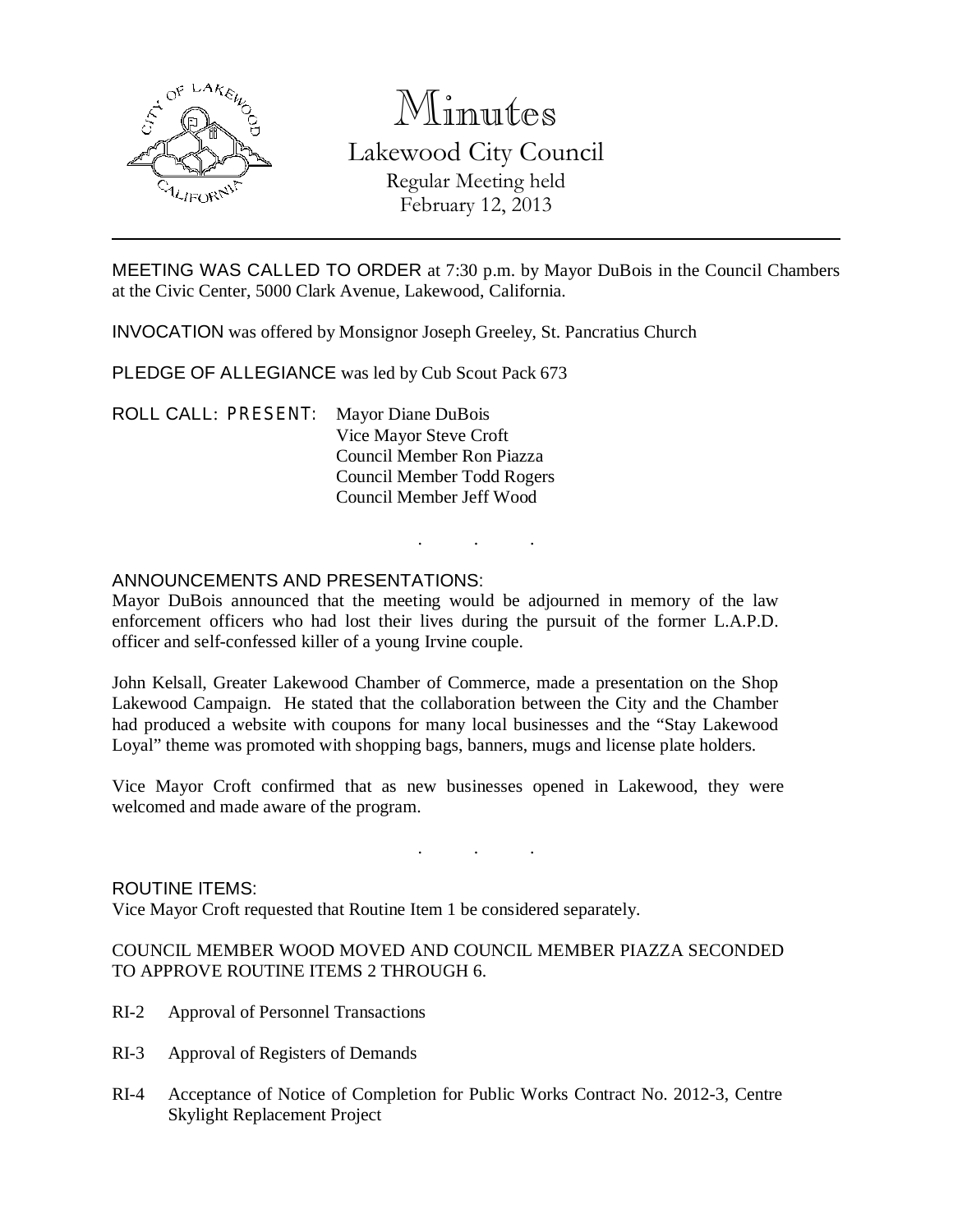City Council Minutes February 12, 2013 Page 2

#### ROUTINE ITEMS: Continued

- RI-5 Approval of Amendment to Agreements for Design and Testing, Bloomfield Park Renovation Project
- RI-6 Approval of Encroachment Permit for 5901 Bellflower Boulevard

UPON ROLL CALL VOTE, THE MOTION WAS APPROVED:

AYES: COUNCIL MEMBERS: Piazza, Croft, Wood, Rogers and DuBois NAYS: COUNCIL MEMBERS: None

RI-1 Approval of Minutes of the Meeting held January 22, 2013

UPON ROLL CALL VOTE, THE MOTION WAS APPROVED:

AYES: COUNCIL MEMBERS: Piazza, Wood, Rogers and DuBois NAYS: COUNCIL MEMBERS: None ABSTAIN: COUNCIL MEMBERS: Croft

# 3.1 • REVIEW OF COMPREHENSIVE ANNUAL FINANCIAL REPORT

Administrative Services Director Diane Perkin presented a report based on the memo in the agenda and stated the Comprehensive Annual Financial Report (CAFR) was a set of financial statements which was audited by an external certified accounting firm. She reported that although there were a few areas showing gains, there were several areas of declines and the extraordinary loss of the Redevelopment Agency, resulting in a loss of \$4,961,575 for the coming fiscal year. She concluded by stating that in spite of the losses, the City remained in sound fiscal condition and was able to meet all obligations, with no outstanding General Fund debt.

. . .

VICE MAYOR CROFT MOVED AND COUNCIL MEMBER WOOD SECONDED TO RECEIVE AND FILE THE REPORT. UPON ROLL CALL VOTE, THE MOTION WAS APPROVED:

AYES: COUNCIL MEMBERS: Piazza, Croft, Wood, Rogers and DuBois NAYS: COUNCIL MEMBERS: None

# 3.2 • PREVIEW OF 2013 EARTH WALK EVENT

Recreation and Community Services Director Lisa Litzinger made a presentation based on the memo in the agenda stating that the City's annual Earth Walk event was coming up on Saturday, March 16th at Monte Verde Park and the West San Gabriel River Nature Trail. She stated that the free, family-friendly event provided opportunities to learn about the environment, make crafts and listen to nature stories. She noted that there would be displays from City departments, community groups and local businesses.

. . .